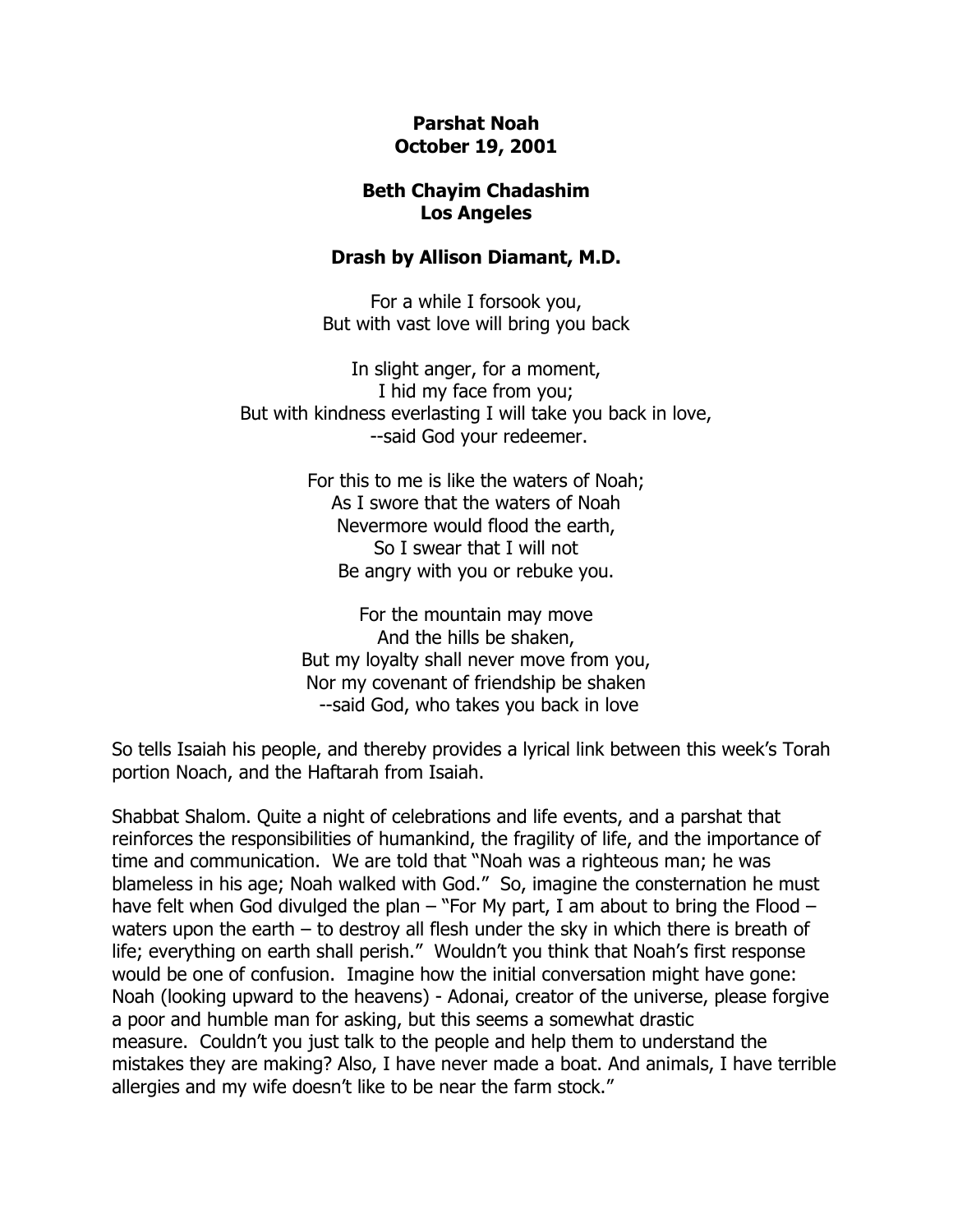Midrash tells us that God instructed Noah to build the ark well before the onslaught of the flood actually began. That God hoped the spectacle of Noah constructing a massive ark would attract the attention of humanity and that the CHAMAS which was so rampant would cease. CHAMAS is translated as lawlessness or violence, and yet there are various explanations for what this term implies. In Midrash there is some explanation that it was unbounded affluence that lead people to act licentiously and for which God became angry. Elsewhere, we are told that God did not punish the people for severe crimes but for the crime of stealing when they were not in want. One midrash tells us of a man walking into the market place with a bowel, full of a green vegetable on his head, and that by the time he left the marketplace all of the vegetable was gone, because every person had taken one. However, most scholars agree that CHAMAS is the manifestation of a social disease and not its cause.

Although we are told initially that Noah is a righteous man and because of this his life, and the lives of his family, are to be preserved – some interpretations have Noah paying for his sins by practicing the animal husbandry that was required to care for all of the animals on the ark. Being a scientist I have always been fascinated by the concept of the ark, Noah and all those animals. Was Noah an ancient Dr. Doolittle? In fact, the irony is greater still as we later find out that Noah is a tiller of the soil.

After the ark is completed (a mammoth undertaking) God instructs Noah to round up pairs of animal species – with explicit instructions with respect to clean and unclean animals. "Of every clean animal you shall take seven pairs of males and their mates, and of every animal which is not clean, two, a male and its mate; of the birds of the sky also, seven pairs male and female, to keep seed alive upon the earth." Did the animals themselves choose which would live and which would die? Animals that live on land and in the sky are the focus of Noah's endeavors, so I have always assumed that God planned for the marine life to survive the flood without human intervention. How difficult it must have been to feed all of the animals. What about the carnivores among the animals – what did they eat? How were the animals separated? What did Noah's family eat? Did Noah bring extras of the animals further down the food chain onto the ark, or did the rabbits set the example for all of the animals? Aside from the food issues and general cohabitation challenges, the picture of seasick pachyderms and primates is almost overwhelming.

There must have been a great deal of cooperation during those 40 days of deluge and then the weeks and months spent waiting for the waters to recede. Waiting for the time to release a raven to search for dry land. A bird which flies over the persistent waters and returns to the ark because there is no safe place for it to land. Then, for three consecutive weeks Noah releases a dove. Initially it returns just as the raven did because there is no place for it to perch. Next, the dove brings an olive leaf ,which must have provided considerable hope to Noah. And finally the dove leaves and presumably finds a new safe haven for itself.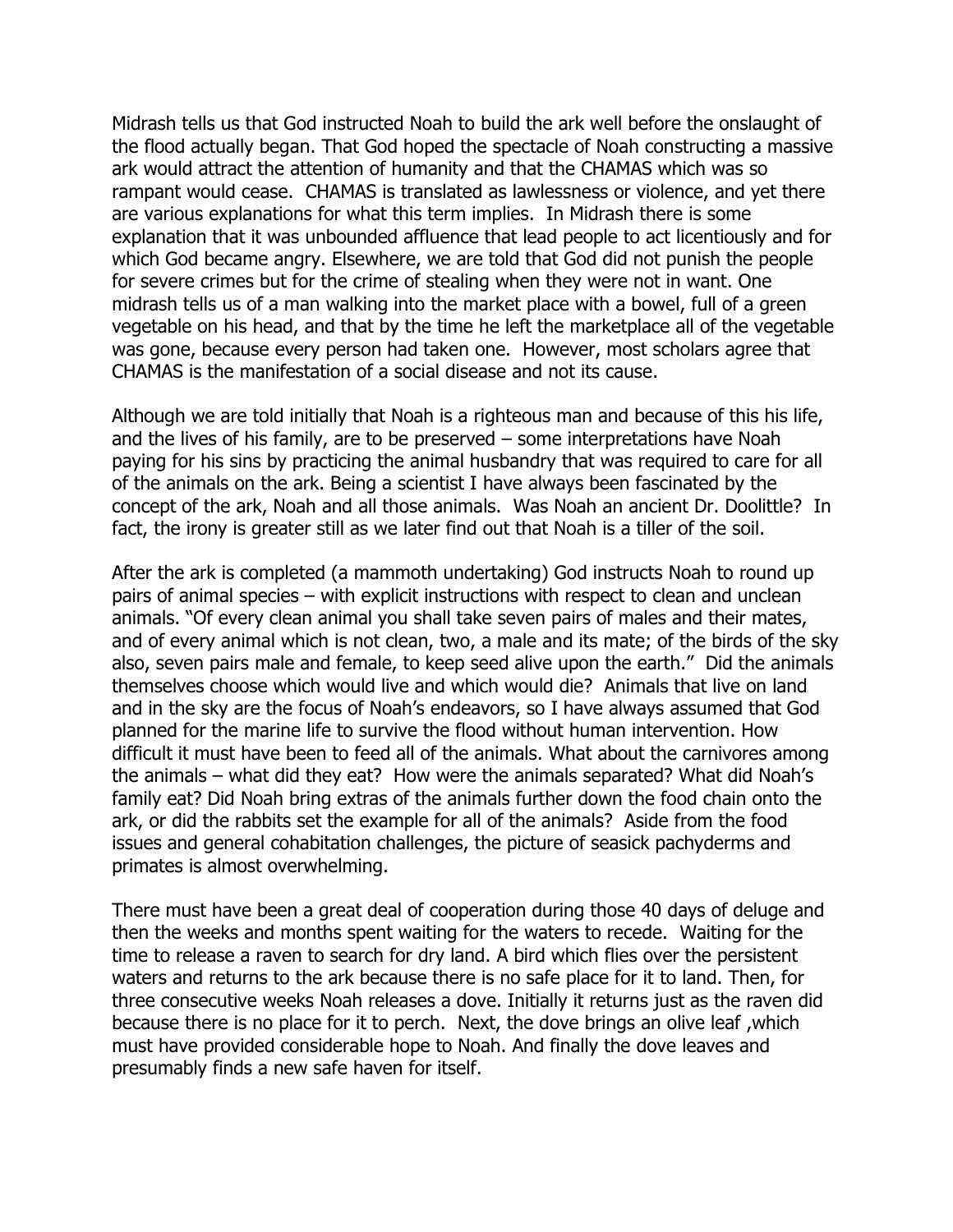When I read Parshat Noah it is almost impossible not to think about the importance of time and communication and likewise difficult not to notice the number 40 - a number that has a somewhat special significance for me today – and not just because my ancestors wandered in the desert for 40 years. There it is that number. Do you remember what you were doing 40 years ago today? My mother certainly does. My parents had 9 months to wait, looking forward to the outcome (I hope), although probably somewhat nervous. They had some idea of what to expect – afterall, they had been children once. But how could they know the details of the next 40 years for themselves, let alone for their first born.

So I grew up learning the importance of spending time participating in worthwhile endeavors, including religious observance, social action and the time spent with family and friends. I remember living in Botswana as a Peace Corps Volunteer and traveling to the northern part of the country with a group of my students shortly after their graduation from junior high school. They had worked vary hard to organize the trip, prompted by the desire to see the majesty of animals that they had only ever seen in pictures, and which were to be found in their own country. We traveled over 1,000 kilometers in the backs of open trucks  $-$  a convoy of excited students and their teachers. We carried bags of mabelle and rice, and drums of water. For many of the students this was their first experience away from home, outside of the small village in which they were born.

The students were awed by the size and grace of the elephants and giraffe, and the ferocity of the Cape buffalo and lions. They gaped at soaring eagles, watched the antics of baboons and stayed away from the water when crocodiles glided by. Most of the students had grown up in very arid areas of the country and were not familiar with a view of water that spread to the horizon. Shortly after we returned to Otse one of the students told me that he now had a better idea of what the flood must have been like and asked me how all of the animals were able to get onto the ark. In a later section of parshat Noah we learn of humans deprived of verbal communication as their words turned to strange tongues at Babel. Did humans give up on trying to communicate? Did they despair, or did they rise to meet the challenge? Did they realize that despite speaking different languages that if they tried hard enough, that by truly listening, they would still have been able to understand each other. Perhaps if we knew the answer to how people coped we could learn from their experience. Time and communication. Can we in this world today live our lives without being aware of the importance of time – treasuring the joys and enduring the sorrows. Trying to do those things that are important so that we do not spend our precious time in regret. This week brought important news for the LGB community. AB25 sponsored by Carol Migden was signed into law by Governor Gray Davis on Sunday. This new law will allow couples registered in a domestic partnership to make medical decisions for each other, to sue for wrongful death, to adopt a partner's child, to use sick leave to care for an incapacitated partner, to act as a conservator and to relocate without forfeiting unemployment benefits. These are among the benefits and protections that married